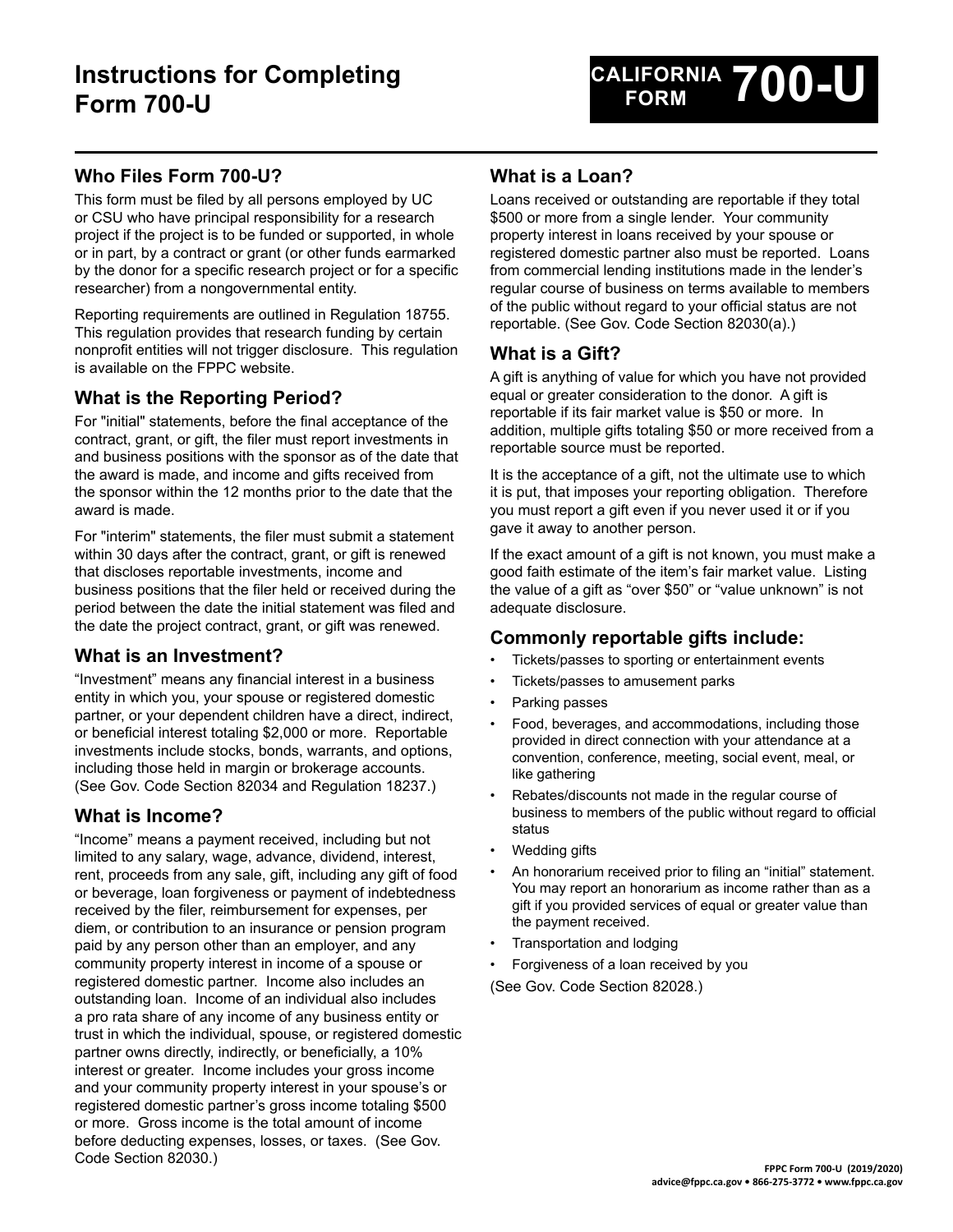

*This statement is a public record under Gov. Code Section 81008(a).*

# **Statement of Economic Interests**

Date Received *Campus Use Only*

**For**

|                                                                                                                                                                                                            |                           | <b>PRINCIPAL INVESTIGATORS</b>                                                                                                                                                                                  |  |
|------------------------------------------------------------------------------------------------------------------------------------------------------------------------------------------------------------|---------------------------|-----------------------------------------------------------------------------------------------------------------------------------------------------------------------------------------------------------------|--|
| Please type or print in ink.                                                                                                                                                                               |                           | A Public Document                                                                                                                                                                                               |  |
| <b>NAME</b><br>(LAST)                                                                                                                                                                                      | (FIRST)                   | (MIDDLE)<br><b>TELEPHONE NUMBER</b>                                                                                                                                                                             |  |
| ACADEMIC UNIT OR DEPARTMENT                                                                                                                                                                                |                           | $\overline{\phantom{a}}$<br><b>MAIL CODE</b><br><b>E-MAIL ADDRESS</b>                                                                                                                                           |  |
| TITLE OF RESEARCH PROJECT                                                                                                                                                                                  |                           |                                                                                                                                                                                                                 |  |
| 1. Information Regarding Funding Entity                                                                                                                                                                    |                           | 3. Filer Information - Cont.                                                                                                                                                                                    |  |
| (Use a separate Form 700-U for each funding entity.)<br>Name of Entity:                                                                                                                                    |                           | D. Have you received loans from the entity in Part 1 for which<br>the balance exceeded \$500 during the reporting period?<br>Yes $\Box$ – highest balance:<br>$\mathsf{No} \ \Box$                              |  |
| Address of Entity:                                                                                                                                                                                         |                           | $\sqrt{ }$ \$500 - \$1,000<br>$\Box$ \$1,001 - \$10,000<br>$\Box$ \$10,001 - \$100,000<br>$\Box$ Exceeded \$100,000                                                                                             |  |
| Principal Business of Entity:                                                                                                                                                                              |                           | If you checked "yes," was the loan:<br>□ Secured □ Unsecured Interest rate: ________%                                                                                                                           |  |
| Amount of Funding: \$                                                                                                                                                                                      |                           | Was the loan entirely repaid within the last 12 months?<br>$\Box$ No<br>$\Box$ Yes                                                                                                                              |  |
| Estimated $\Box$<br>Actual $\Box$                                                                                                                                                                          |                           | E. Have you received gifts from the entity listed in Part 1<br>within the last 12 months valued at \$50 or more?<br>$No \bigsqcup$ Yes $\bigsqcup$ – describe below.                                            |  |
| 2. Type of Statement (Check at least one box)                                                                                                                                                              |                           |                                                                                                                                                                                                                 |  |
| Initial (for new funding)<br>$\blacksquare$                                                                                                                                                                |                           |                                                                                                                                                                                                                 |  |
|                                                                                                                                                                                                            |                           |                                                                                                                                                                                                                 |  |
| Interim (for renewed funding)                                                                                                                                                                              |                           |                                                                                                                                                                                                                 |  |
|                                                                                                                                                                                                            |                           | F. Has the entity in Part 1 paid for your travel during the<br>No $\Box$ Yes $\Box$ – describe below.<br>reporting period?                                                                                      |  |
| 3. Filer Information                                                                                                                                                                                       |                           |                                                                                                                                                                                                                 |  |
| A. Are you a director, officer, partner, trustee, consultant,<br>employee, or do you hold a position of management in<br>the entity listed in Part 1? No $\Box$ Yes $\Box$                                 |                           | Type of Payment: (check one) $\Box$ Gift<br>Income                                                                                                                                                              |  |
|                                                                                                                                                                                                            |                           |                                                                                                                                                                                                                 |  |
| Do you, your spouse or registered domestic partner, or<br>В.<br>your dependent children have an investment of \$2,000<br>or more in the entity listed in Part 1 above?<br>No $\Box$ Yes $\Box$ – value is: |                           | Description and, if Gift, Travel Destination: __________________________________                                                                                                                                |  |
| $$2,000 - $10,000$ \$10,001 - \$100,000<br>$$100,001 - $1,000,000$ Exceeds \$1,000,000                                                                                                                     |                           | 4. Verification                                                                                                                                                                                                 |  |
| Date Disposed: ____/____/____, if applicable                                                                                                                                                               |                           | I have used all reasonable diligence in preparing this statement.<br>I have reviewed this statement and to the best of my knowledge                                                                             |  |
| C. Have you received income of \$500 or more from the<br>entity listed in Part 1 during the reporting period?<br>No $\Box$ Yes $\Box$ – amount is:                                                         |                           | the information contained herein and in any attached schedules<br>is true and complete. I certify under penalty of perjury under the<br>laws of the State of California that the foregoing is true and correct. |  |
| $$500 - $1,000$<br>$$10,001 - $100,000$ Exceeds \$100,000                                                                                                                                                  | $\Box$ \$1,001 - \$10,000 |                                                                                                                                                                                                                 |  |
| Was this income received through your spouse or<br>registered domestic partner? □ No                                                                                                                       | $\Box$ Yes                |                                                                                                                                                                                                                 |  |
| The Form 700-U is for university use only.                                                                                                                                                                 |                           | FPPC Form 700 (2019/2020)<br>advice@fppc.ca.gov . 866-275-3772 . www.fppc.ca.gov                                                                                                                                |  |

**Clear Page Print**